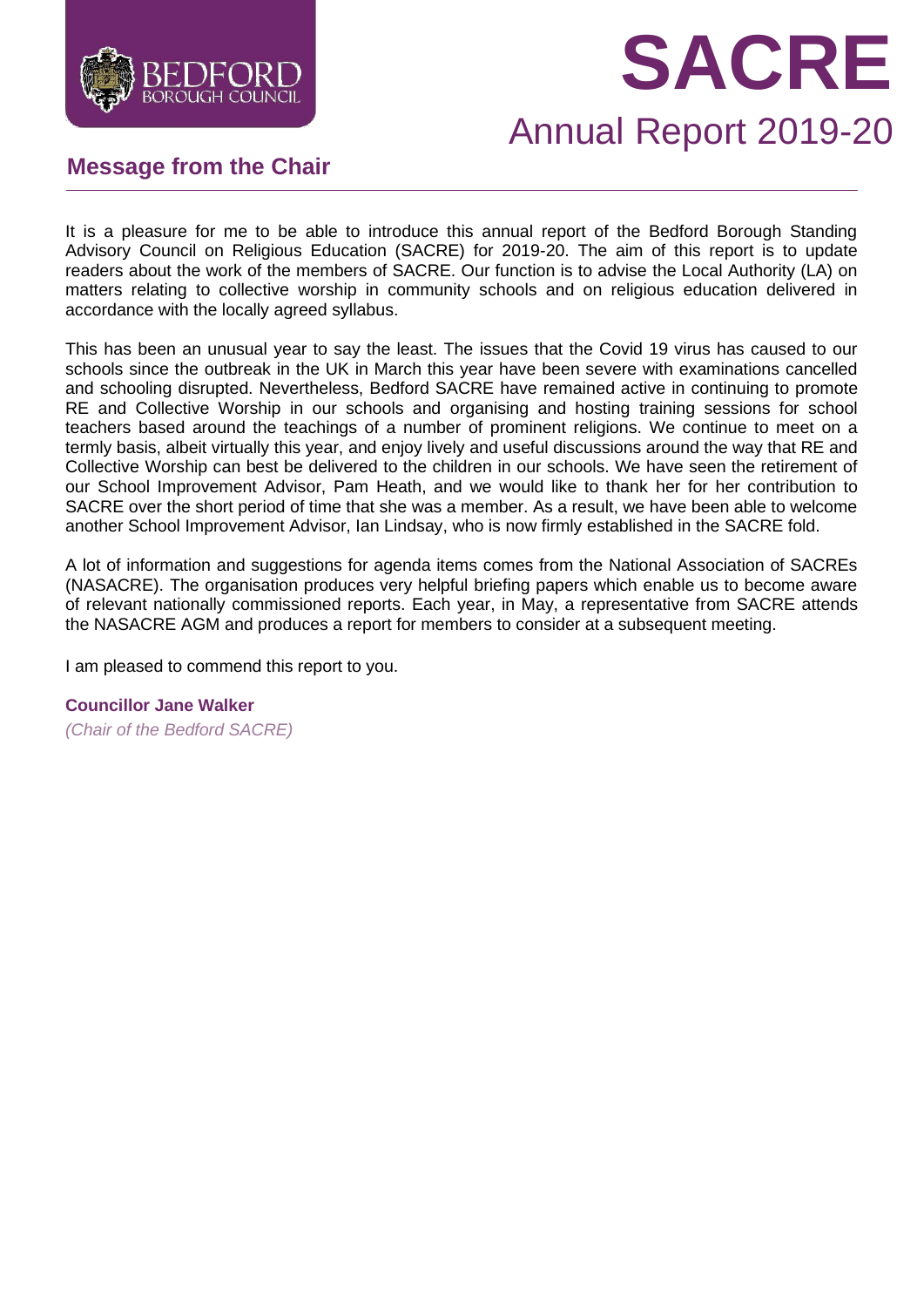## **Bedford Borough RE Examination Results in 2020**

## **Religious Studies: Exam: GCSE**

#### **Religious Studies: Exam: A Level (A2)**

Due to the Covid19 situation, there were no examinations this year at either of these levels.

*Cllr Jane Walker (Chair of SACRE)*

## **SACRE visits to talk to RE Subject Leaders in the Borough secondary schools**

It was planned that a series of school visits would take place this year but, due to the Covid situation we were unable to allow any SACRE members to visit schools due to the risk of spreading the virus.

### **Queens Park Faith Tour**

Each year, as part of the SACRE Development Plan, we agree to subsidise by £50 each Bedford Borough community school's visit to the Queens Park Faith Tour.

We are very fortunate to have such a wellestablished faith tour in the town, which promotes racial harmony, develops understanding between faiths and builds excellent community cohesion. The Queens Park Faith Tour has been recognised as a centre of excellence, attracting a wide variety of schools from Bedford and across the Herts/Bucks/Cambs/Northants areas, where many children come from a mono-cultural area and do not have the wonderful multi faith educational facility that is on offer in Queens Park.

A tour for up to 60 children includes visits of one hour each to the Gurdwara, the Mosque and a church. The payments are divided four ways, between the 3 places of worship, and Faith in Queens Park, the overarching charity which runs Faith Tours. The cost of a tour is normally £150 but Borough Maintained schools, being subsidised by SACRE, pay just £100.

Again, due to the Covid situation, the Queen's Park Faith Tour was put on hold for schools in the Borough.

#### **Support for SACRE**

SACRE wishes to express its appreciation for the support given by Bedford Borough in terms of funding for SACRE's work and for enabling the Council to benefit from the services of Jeremy Welch from Members' Services and Ian Lindsay from the School Improvement Team.

**Your comments on any aspects of SACRE's work and areas of interest are welcomed. Please contact: Jeremy Welch** *Clerk to Bedford Borough SACRE* **6** 01234 228903 <sup>@</sup> **Jeremy.welch@bedford.gov.uk**